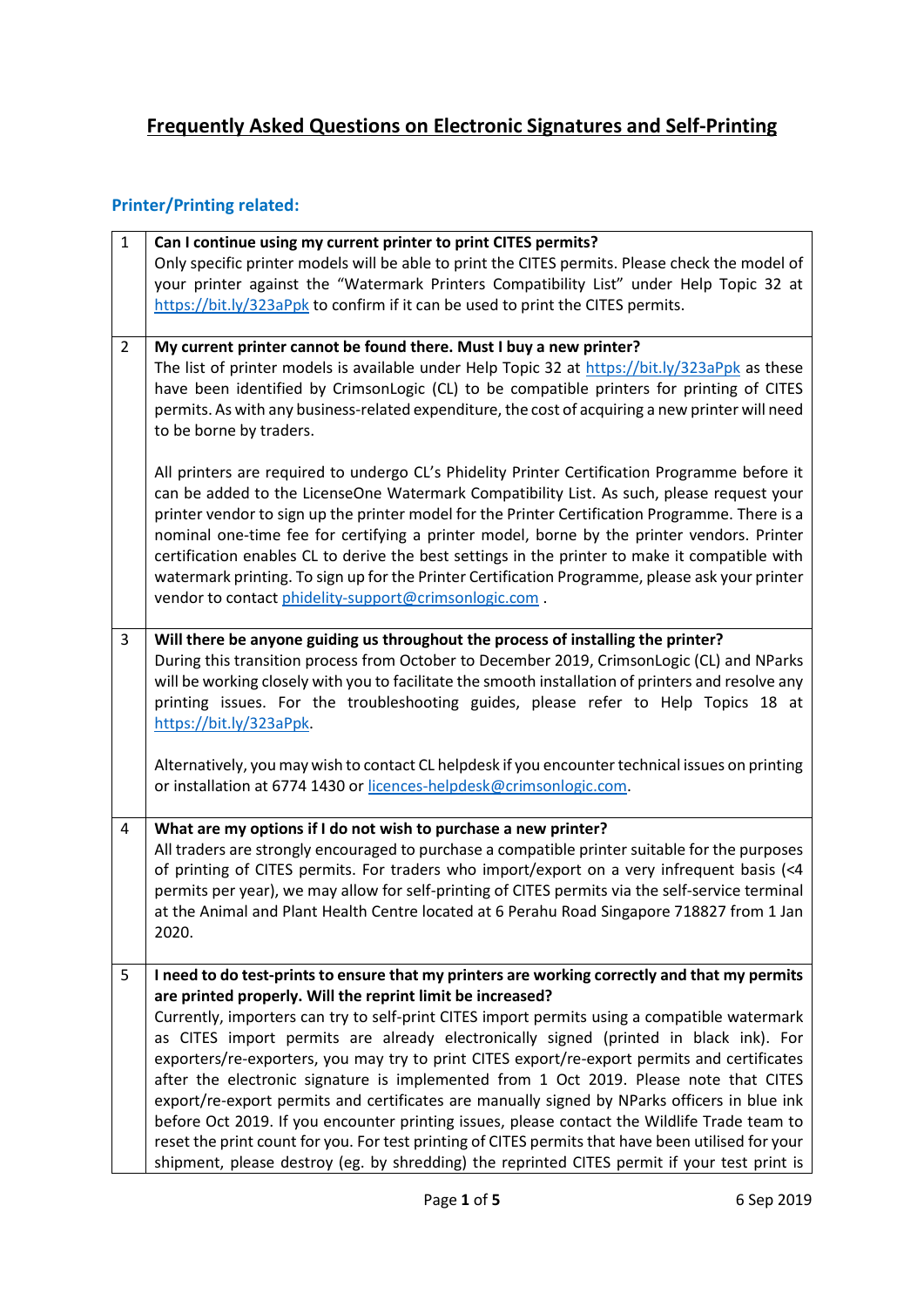|                | successful to prevent fraudulent use of the permit. Please also update the Wildlife Trade team<br>on the outcome of your test printing.                                                                                                                                                                                                                                                                                                                                                                                                                                                                                                                                                                                                                                                                                                                                                                                                                                                                                  |
|----------------|--------------------------------------------------------------------------------------------------------------------------------------------------------------------------------------------------------------------------------------------------------------------------------------------------------------------------------------------------------------------------------------------------------------------------------------------------------------------------------------------------------------------------------------------------------------------------------------------------------------------------------------------------------------------------------------------------------------------------------------------------------------------------------------------------------------------------------------------------------------------------------------------------------------------------------------------------------------------------------------------------------------------------|
| 6              | Is there any specific paper quality required to print the permits? How do I know if my<br>printout is acceptable?<br>You are recommended to print on papers of 70gsm or 80gsm. The printout should in black<br>and white (non-coloured) on single-sided A4 plain white paper. Please do not use recycled or<br>coloured paper. The electronic signature on the CITES permit and certificate is in black ink.<br>The watermark features ie. NParks logo in the centre and wordings 'ORIGINAL' must be<br>clearly reflected on the permit. You may compare your printout with the previous original<br>CITES permits issued by NParks. A sample of the CITES permit format is also available on<br>NParks website under:<br>https://www.nparks.gov.sg/biodiversity/cites/conditions-for-importing-and-exporting-<br>➤<br>cites-species-animals<br>https://www.nparks.gov.sg/biodiversity/cites/conditions-for-importing-and-exporting-<br>➤<br>cites-species-plants<br>Please do not hesitate to contact us when in doubt. |
| $\overline{7}$ | I have issues with printing and I urgently need the permits.<br>We will continue to print the permits for you during the grace period from October to<br>December 2019. Traders may temporarily collect the permits from JEM Service Centre (for<br>animal CITES permits) or Animal & Plant Health Centre (APHC) (for plant CITES permits) during<br>their printer downtime. From 1 Jan 2020, please visit APHC to self-print using the self-service<br>terminal at APHC if you are unable to self-print or do not have a watermark printer.                                                                                                                                                                                                                                                                                                                                                                                                                                                                             |
| 8              | Who can I contact for help on printing issues?<br>For technical issues related to printer installation or self-printing, please contact CrimsonLogic<br>(CL) at licences-helpdesk@crimsonlogic.com or call (+65) 67741430. You may copy the Wildlife<br>Trade team in your email to CL so that we are aware of your issues and can assist to track the<br>progress of the case.                                                                                                                                                                                                                                                                                                                                                                                                                                                                                                                                                                                                                                          |
| 9              | Is there any recommended brand or model of printer to buy?<br>Please check the "Watermark Printers Compatibility List" under Help Topic 32 at<br>https://bit.ly/323aPpk for the brands and models of the printer. The type of printer to consider<br>depends on your needs (eg. heavy or light usage, home or company use, budget etc). The<br>watermark printer can also be used to print non-watermark documents.                                                                                                                                                                                                                                                                                                                                                                                                                                                                                                                                                                                                      |
| 10             | How much is a watermark printer? Where can I buy them?<br>The cost of a typical watermark printer may be a few hundred dollars depending on the<br>brand and model. The printers can be purchased online as well. Some models are also<br>available in major electrical retail stores and IT fairs.                                                                                                                                                                                                                                                                                                                                                                                                                                                                                                                                                                                                                                                                                                                      |
| 11             | How long does it take to resolve the technical issues?<br>The estimated turnaround time for resolving printing issues is on a case-by-case basis. Besides<br>online self-help guides, the CrimsonLogic (CL) helpdesk is available at 6774 1430 or licences-<br>helpdesk@crimsonlogic.com. Remote and on-site support may be deployed by CL as a last<br>resort as well. For issues like initial printer setup/installation, it can typically be resolved over<br>a phone call by CL within a day. Alternatively, you can contract your printer vendor for issues<br>related to initial printer setup/installation. For issues that require configuration of the server,<br>it may take longer as CL needs to perform tests which may require necessary approvals before<br>migrating to production servers. In certain cases, support may be required from the technical                                                                                                                                                 |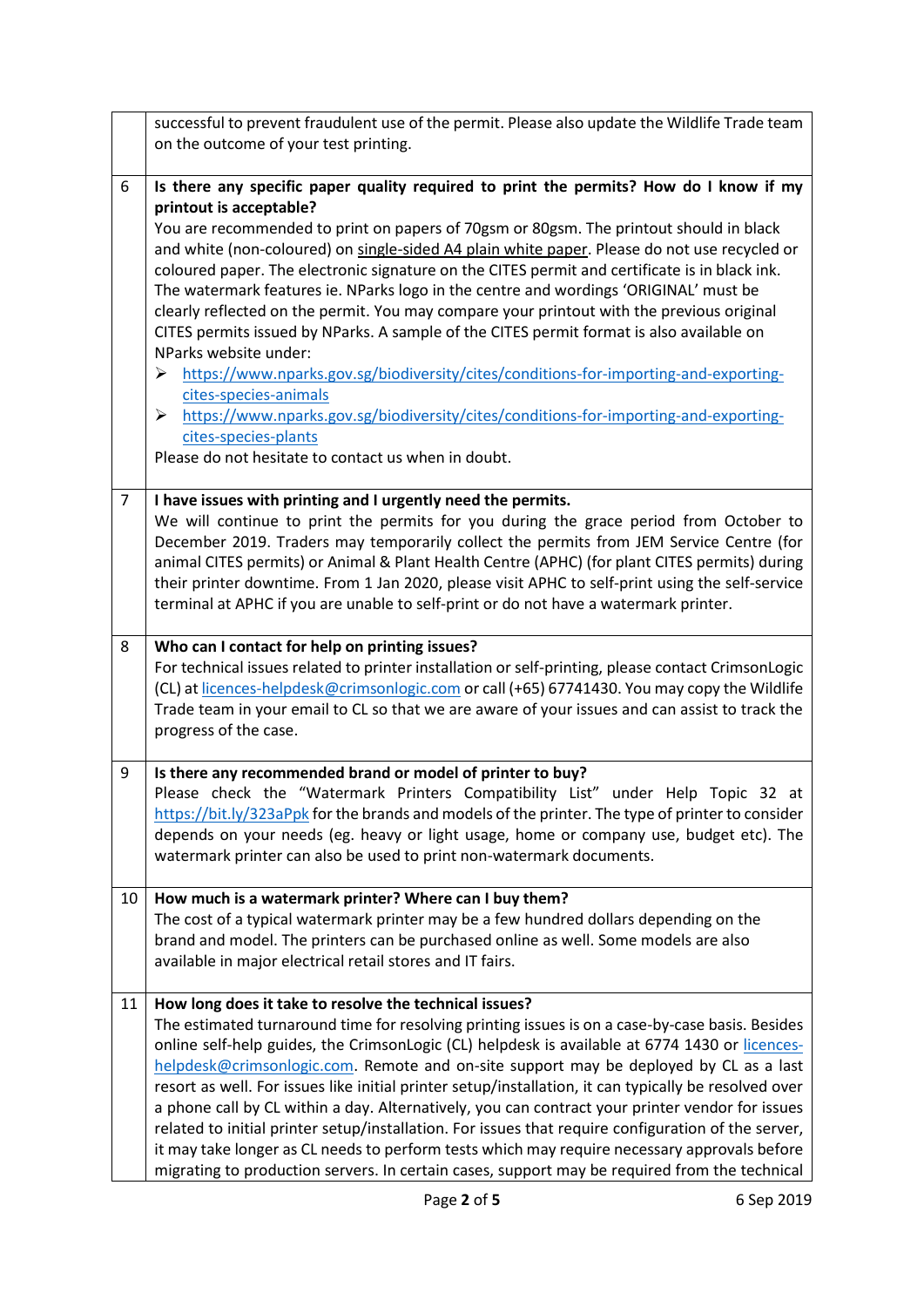team of your printer's manufacturer in order to resolve the issues. These would typically take a longer time.

## **Permit related:**

| $\mathbf{1}$   | How do I retrieve past permits?                                                                                                                                                                  |
|----------------|--------------------------------------------------------------------------------------------------------------------------------------------------------------------------------------------------|
|                | You can log into your LicenceOne account and search under Licences tab to access all your past                                                                                                   |
|                | applications.                                                                                                                                                                                    |
|                |                                                                                                                                                                                                  |
| $\overline{2}$ | Can we present an electronic permit (downloaded from LicenceOne) instead a hardcopy                                                                                                              |
|                | permit?                                                                                                                                                                                          |
|                | The physical CITES permit with electronic signature is still required to be presented together                                                                                                   |
|                | your CITES shipments for clearance at the checkpoints. You are unable to download a softcopy<br>of the CITES permit and certificate from LicenceOne as the watermark features are printed        |
|                | using the watermark printer.                                                                                                                                                                     |
|                |                                                                                                                                                                                                  |
| 3              | What is the permit validity period?                                                                                                                                                              |
|                | All CITES permits and certificates are valid for a maximum period of 6 months. There is no                                                                                                       |
|                | difference in validity period accorded to different destination countries.                                                                                                                       |
|                |                                                                                                                                                                                                  |
| 4              | How to self-print?                                                                                                                                                                               |
|                | Login to LicenceOne, select Profile (click Next), click on Licences in top menu, enter the Permit<br>Number in the search bar, when the permit record appears, click on the Printer icon (on the |
|                | right side) and click Print. You may refer to Help Topics 18 at https://bit.ly/323aPpk for the                                                                                                   |
|                | steps.                                                                                                                                                                                           |
|                |                                                                                                                                                                                                  |
| 5              | How to know when I can self-print the permit?                                                                                                                                                    |
|                | When the permit is ready for printing, you would receive a Permit Collection/Printing                                                                                                            |
|                | Notification.                                                                                                                                                                                    |
| 6              | How to reset print count if there is printing error?                                                                                                                                             |
|                | Contact the Wildlife Trade team and provide a screenshot of the printing error via email. We                                                                                                     |
|                | will reset the print count for you to reprint without charge.                                                                                                                                    |
|                |                                                                                                                                                                                                  |
| $\overline{7}$ | There are errors on the CITES permit that I have printed and I don't know what to do.                                                                                                            |
|                | Please send a screenshot of the error to us so that we can reset the print count for that                                                                                                        |
|                | application accordingly.                                                                                                                                                                         |
| 8              | Where do I submit the amended/unused/cancelled/expired CITES permits?                                                                                                                            |
|                | You can send them to the CITES office at Animal & Plant Health Centre at 6 Perahu Road,                                                                                                          |
|                | Singapore 718827. Please attention the permits to Wildlife Trade (animal) or Wildlife Trade                                                                                                      |
|                | (plant).                                                                                                                                                                                         |
|                |                                                                                                                                                                                                  |
| 9              | Can the CITES permits be issued electronically instead of printing a physical hardcopy?                                                                                                          |
|                | Currently, the physical CITES permit is still required to accompany the CITES shipments                                                                                                          |
|                | into/from Singapore. For CITES permits to be issued electronically, an international agreement                                                                                                   |
|                | to accept e-CITES permits will need to be in place.                                                                                                                                              |
|                |                                                                                                                                                                                                  |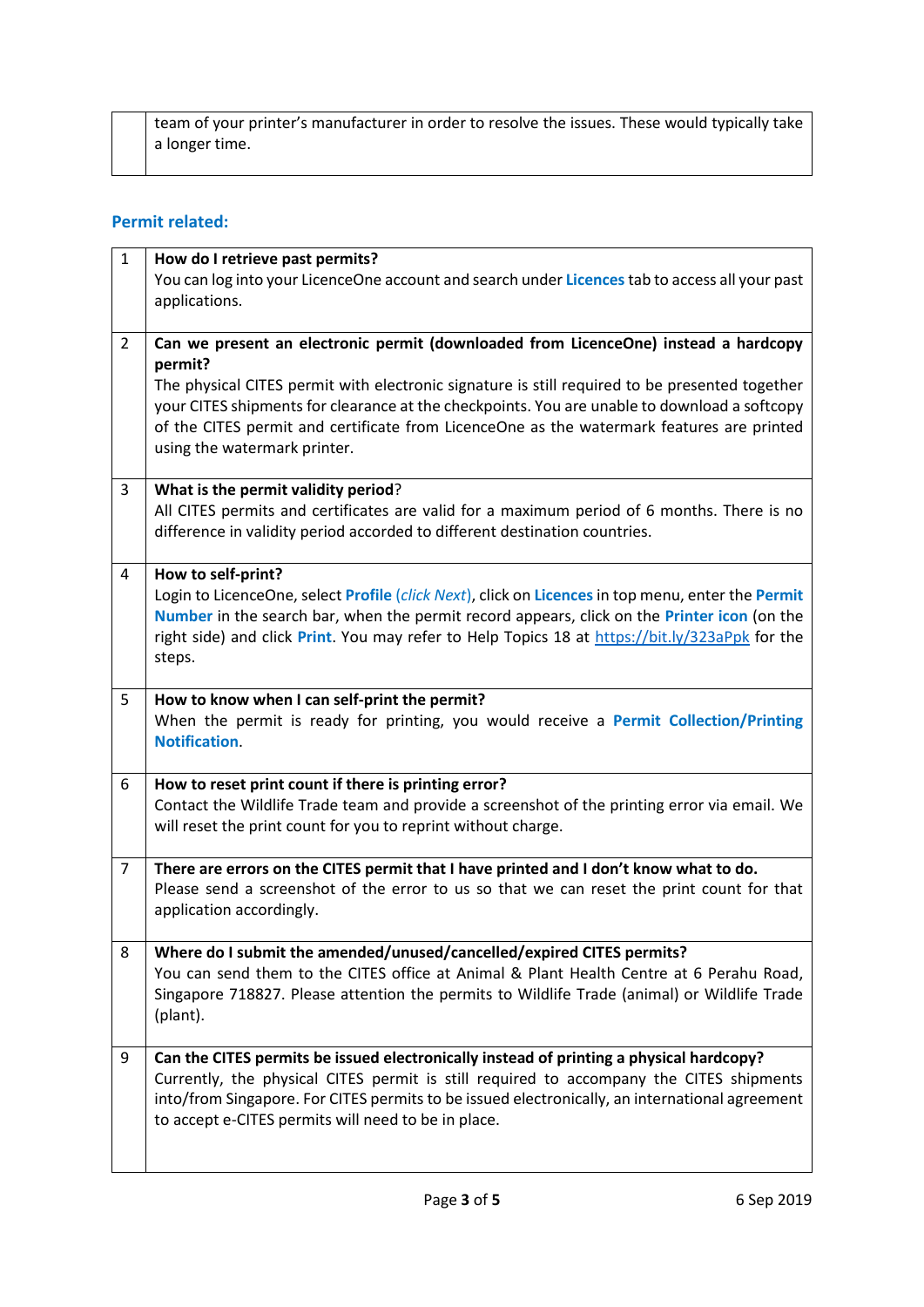| 10 | Will NParks be informing the relevant countries about our change to e-signature?                   |
|----|----------------------------------------------------------------------------------------------------|
|    | A notification to the parties has been sent to the CITES secretariat regarding the                 |
|    | implementation of e-signatures and our new endorsement procedure. We will be closely               |
|    | following up with the respective countries to ensure a smooth transition to e-signed permits.      |
|    |                                                                                                    |
| 11 | How do I find out if my goods are controlled by the CITES convention?                              |
|    | You may go to checklist.cites.org for the latest list of items under the CITES convention.         |
|    |                                                                                                    |
| 12 | Who can I contact on CITES permit related enquiries?                                               |
|    | contact the Wildlife<br>Trade<br>online feedback<br>form<br>You<br>the<br>may<br>team<br>via       |
|    | (www.nparks.gov.sg/feedback)<br>visit<br>website<br>for<br>information<br>or<br>our<br>more        |
|    | (https://www.nparks.gov.sg/biodiversity/cites).                                                    |
|    |                                                                                                    |
| 13 | Can I get my permits earlier now that I am printing my own permits?                                |
|    | The service standard of 7 working days for animal CITES permits and 3 working days for plant       |
|    | CITES permits remains. Should express service be chosen, the permits will be processed within      |
|    | 2 working days. The permits are ready for self-print once they have been approved.                 |
|    |                                                                                                    |
| 14 | Why do the service standards remain the same?                                                      |
|    | The number of applications for CITES permits fluctuates greatly depending on the time of the       |
|    | year. Existing services standards have taken into account the volume of permits and time           |
|    | required to process them accordingly.                                                              |
|    |                                                                                                    |
| 15 | Is there a print-by date after the permit has been approved?                                       |
|    | You may print the permit as long as it is within the expiry date of the permit.                    |
|    |                                                                                                    |
| 16 | Will the permit fee be cheaper if I self-print?                                                    |
|    | The cost of the CITES permit and certificate remains the same, as the applications are still being |
|    | processed by our officers.                                                                         |
|    |                                                                                                    |

## **Endorsement related:**

| $\mathbf{1}$   | Re-export and export permits currently require NParks officers to sign the permit. Do I still<br>have to bring the permits over APHC/JEM when I self-print the permits?<br>All permits will be signed electronically and ready for self-print by 1 October 2019 thus<br>eliminating the need to bring them down to APHC/JEM. |
|----------------|------------------------------------------------------------------------------------------------------------------------------------------------------------------------------------------------------------------------------------------------------------------------------------------------------------------------------|
| $\overline{2}$ | Do my permits still need to be endorsed?<br>Endorsement of export/re-export permits is only needed if the shipment quantity differs from                                                                                                                                                                                     |
|                | that stated in the CITES permit. Hence, no endorsement is required if there are no changes.                                                                                                                                                                                                                                  |
| 3              | What if the country of import insists that the permit has to be endorsed?<br>Please highlight these countries to us and we will be in touch with the relevant countries to<br>regularise this. Currently, France, US, Guam, Maldives, India and UAE have indicated that they<br>still require export/re-export endorsement.  |
|                | In the meantime, you may go to the following places to do the export/re-export endorsement:<br>Changi Animal & Plant Quarantine (CAPQ) @ Gate C7, Airport Cargo Road, Changi<br>Airfreight Centre, Singapore 918104, for air cargo [visit https://bit.ly/30ydUNP                                                             |